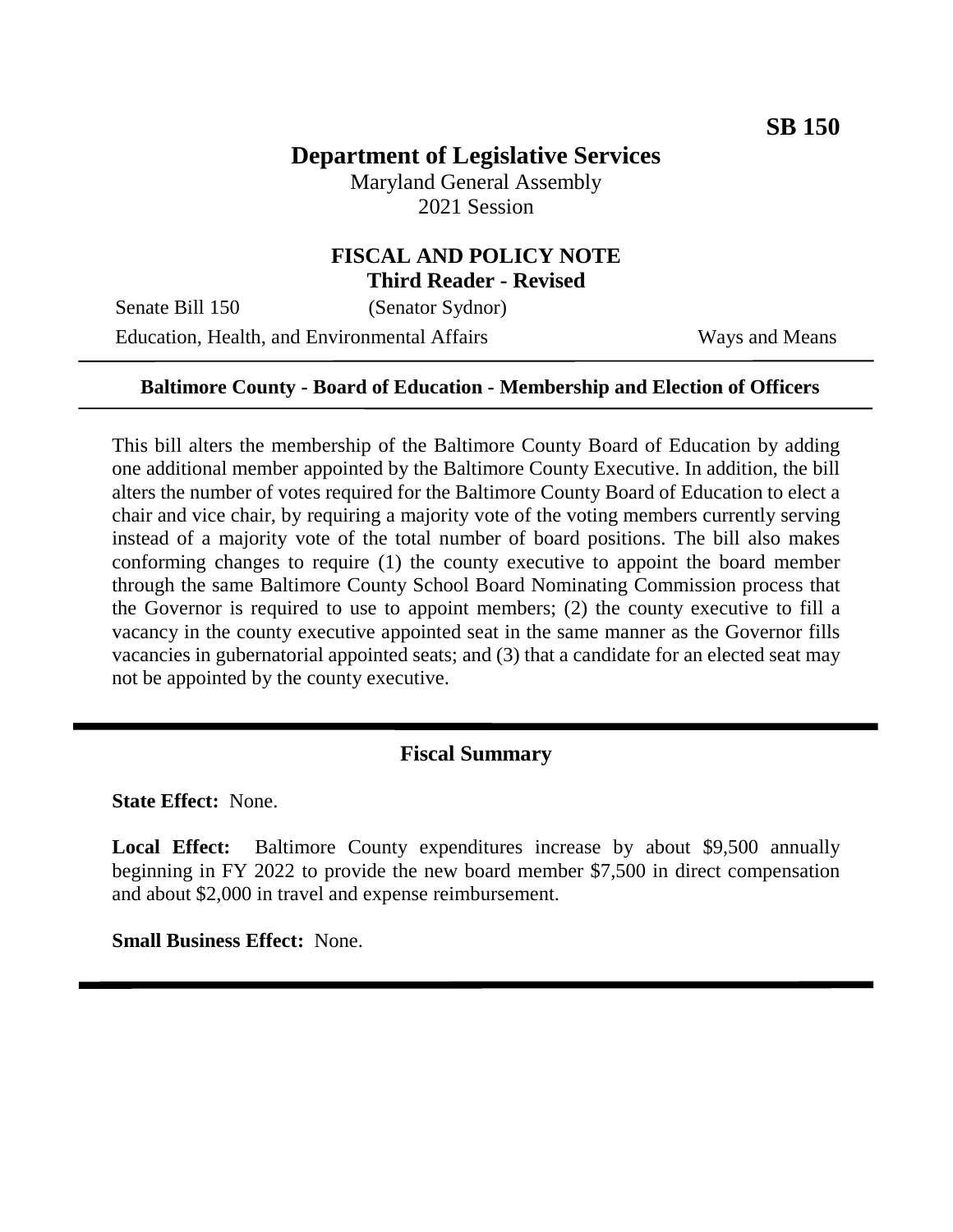# **Analysis**

# **Current Law:**

## *Board Chair Elections*

At the first meeting of the Baltimore County Board of Education in December each year, the board must elect a chair and vice chair from among the members. Under current law, a majority of board members (seven votes) is required to elect the chair and vice chair.

# *Board Composition*

The Baltimore County Board of Education consists of 12 members, including 4 at-large members appointed by the Governor; 7 nonpartisan members each elected from 1 of 7 school board districts; and 1 student member. The Baltimore County Board of Education is 1 of 4 hybrid school boards in the State with both appointed and elected members. There are 19 elected school boards and 1 appointed school board. **Appendix – Local Boards of Education Membership** shows the selection methods, terms of office, and membership of the 24 local boards of education.

# *Baltimore County School Board Nominating Commission*

The Baltimore County School Board Nominating Commission consists of 19 members, which must reflect the diversity of Baltimore County. The Governor, in consultation with the Baltimore County Executive, must appoint 8 members, 1 from each legislative district in Baltimore County. The county executive must appoint 1 member from the county at large and 10 specified organizations must each appoint 1 member. The county executive must designate a member as chair and the Baltimore County Public School System must provide staff for the commission.

### *Vacancies*

For each nomination for a vacancy on the county board, the commission must submit a list of names to the Governor. Absent an extraordinary circumstance, the Governor must appoint a member to the county board from the list provided by the commission. If the Governor elects not to appoint a member from a list submitted by the commission, the Governor must return the list and request the commission submit a list of additional qualified candidates. The commission must hold at least three public hearings, each in a different councilmanic district on the selection of nominees before recommending them to the Governor. Generally, the Governor must act within 30 days to make any appointment to the county board when a vacancy occurs.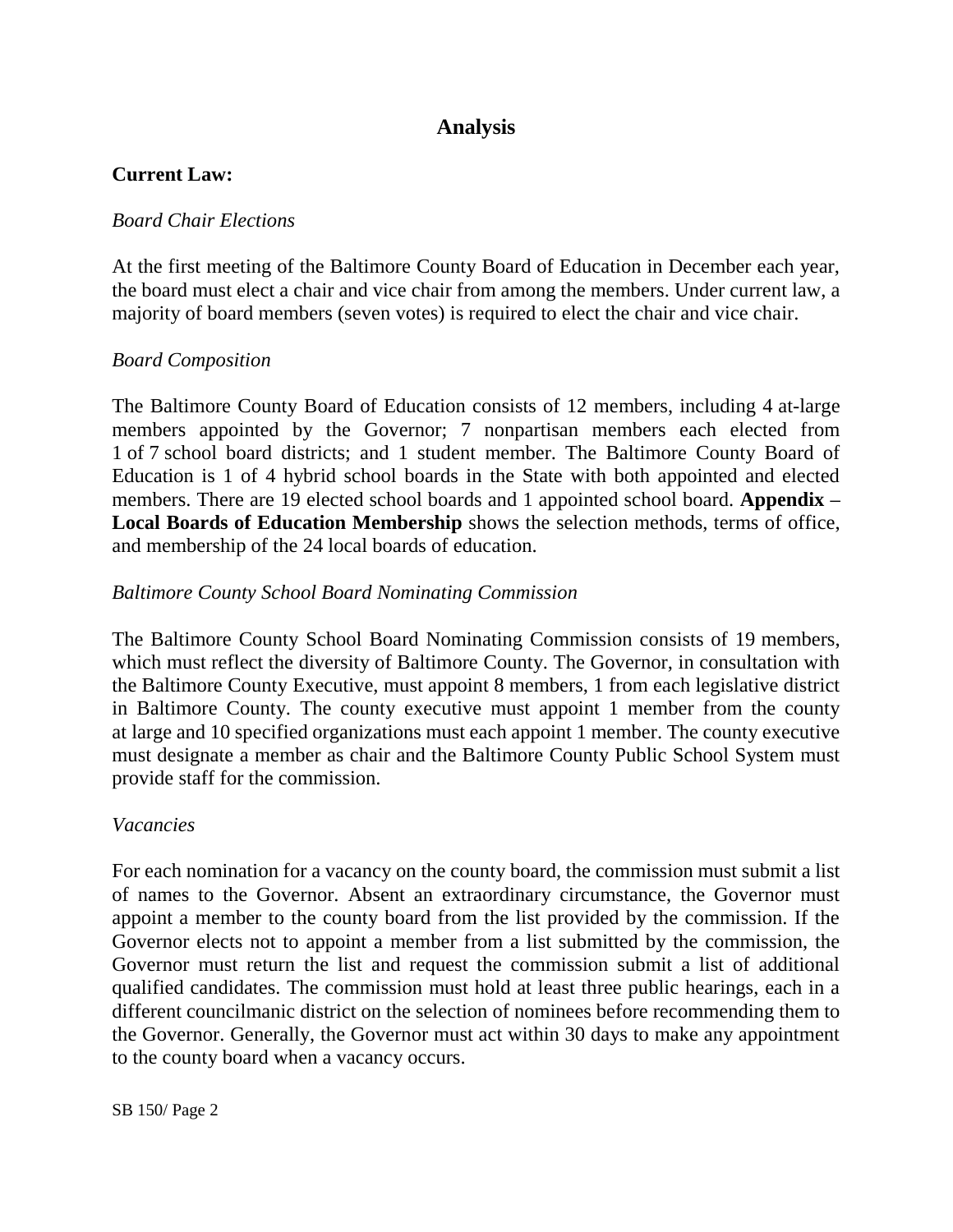### *Restrictions on Appointed Members*

During an election year, the Governor may not appoint an individual to the board who has filed for candidacy for election to the county board. Further, an individual who files for election to the board may not seek an appointment to the board through the nominating commission.

#### *Compensation*

Each nonstudent member of the county board is entitled to receive \$7,500 annually as compensation, and the student member receives a scholarship of \$7,500 for completion of a full term. Each board member is also entitled to travel and other expenses provided for in the Baltimore County budget after submitting vouchers.

**Local Fiscal Effect:** Baltimore County expenditures increase by about \$9,500 annually beginning in fiscal 2022 to provide the new board member \$7,500 in direct compensation and about \$2,000 in travel and expense reimbursement.

# **Additional Information**

**Prior Introductions:** HB 1633 of 2020 received a hearing in the House Ways and Means Committee, but no further action was taken. SB 1055 of 2020 received a hearing in the Senate Education, Health, and Environmental Affairs Committee, but no further action was taken.

**Designated Cross File:** HB 181 (Delegate Ebersole) - Ways and Means.

**Information Source(s):** Baltimore County Public Schools; Department of Legislative **Services** 

| <b>Fiscal Note History:</b> | First Reader - January 18, 2021         |
|-----------------------------|-----------------------------------------|
| rh/hlb                      | Third Reader - March 23, 2021           |
|                             | Revised - Amendment(s) - March 23, 2021 |

Analysis by: Michael E. Sousane Direct Inquiries to:

(410) 946-5510 (301) 970-5510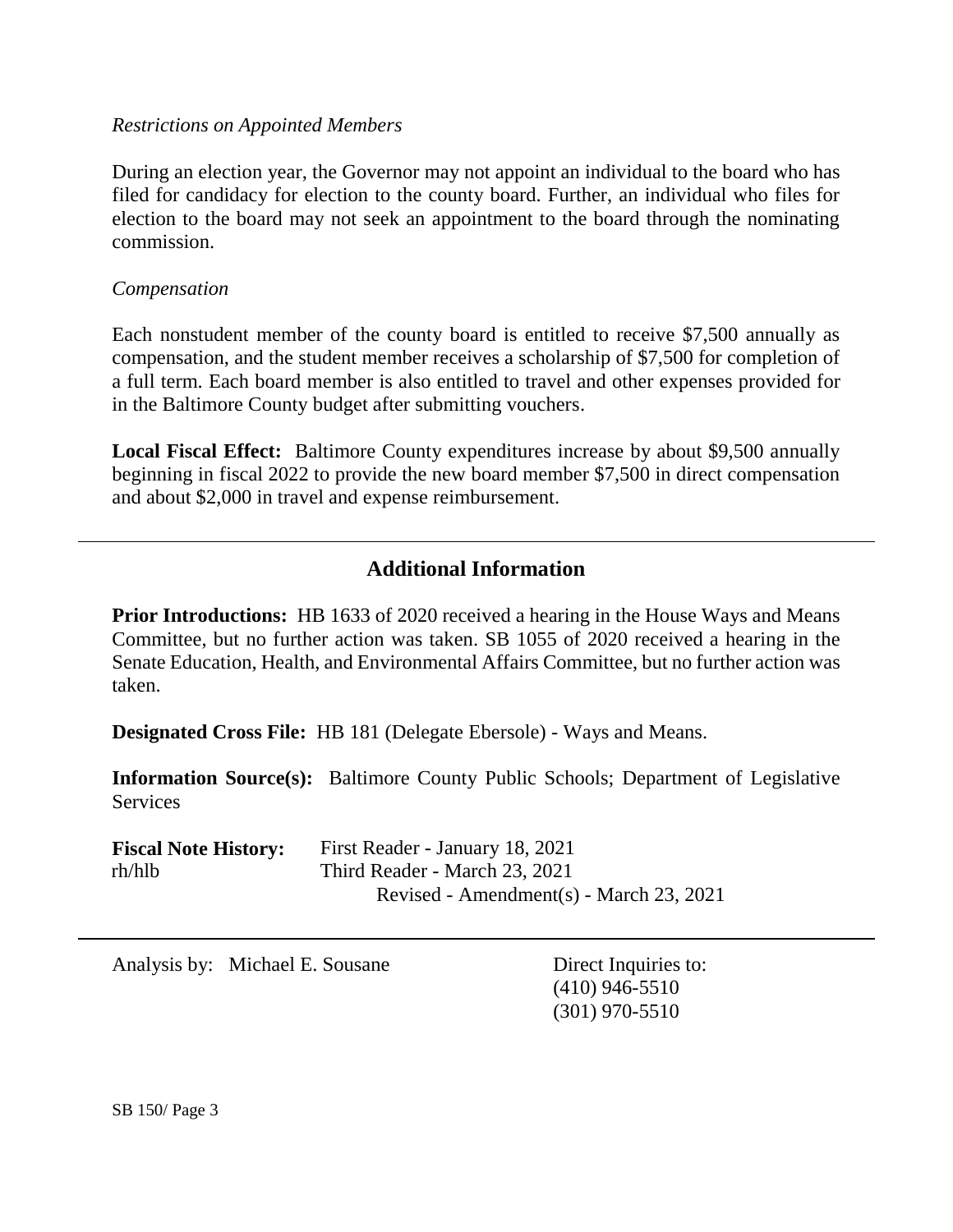# **Appendix – Local Board of Education Membership**

### **Membership**

The composition of the local boards of education varies, with members serving three- to four-year terms. Nineteen counties have elected school boards, four counties have combined appointed/elected school boards, and one school board consists of appointed members only, until the 2022 general election when it will become an appointed/elected school board. Twenty-two boards have student members but only seven boards allow student members to vote, which generally excludes collective bargaining and other personnel and budgetary decisions. **Exhibit 1** shows the selection methods, terms of office, and membership of the 24 local school boards.

| Local Boards of Equeation<br>As of December 2020 |                             |             |     |                                                                                                                    |
|--------------------------------------------------|-----------------------------|-------------|-----|--------------------------------------------------------------------------------------------------------------------|
| <b>School System</b>                             | Number of<br><b>Members</b> | <b>Term</b> |     | <b>Means of Selection</b> <sup>1</sup>                                                                             |
| Allegany                                         | 6                           | 4 years     | E   | 5 from county at large<br>1 student (nonvoting, one-year term)                                                     |
| Anne Arundel <sup>2</sup>                        | 8                           | 4 years     | E   | 7 from councilmanic districts<br>1 student (one-year term)                                                         |
| Baltimore City <sup>3</sup>                      | 10                          | 3 years     | A   | 9 from city at large<br>1 student (one-year term)                                                                  |
| Baltimore <sup>4</sup>                           | 12                          | 4 years     | A/E | 4 from county at large (appointed)<br>7 from councilmanic districts (elected)<br>1 student (one-year term)         |
| Calvert                                          | 6                           | 4 years     | E   | 2 from county at large<br>3 from commissioner districts<br>1 student (nonvoting, one-year term)                    |
| Caroline                                         | 7                           | 4 years     | A/E | 3 elected from school board districts<br>2 appointed from county at large<br>2 students (nonvoting, one-year term) |
| Carroll                                          | 11                          | 4 years     | E   | 5 from county at large<br>5 commissioners ex officio (nonvoting)<br>1 student (nonvoting, one-year term)           |

# **Exhibit 1 Local Boards of Education**

SB 150/ Page 4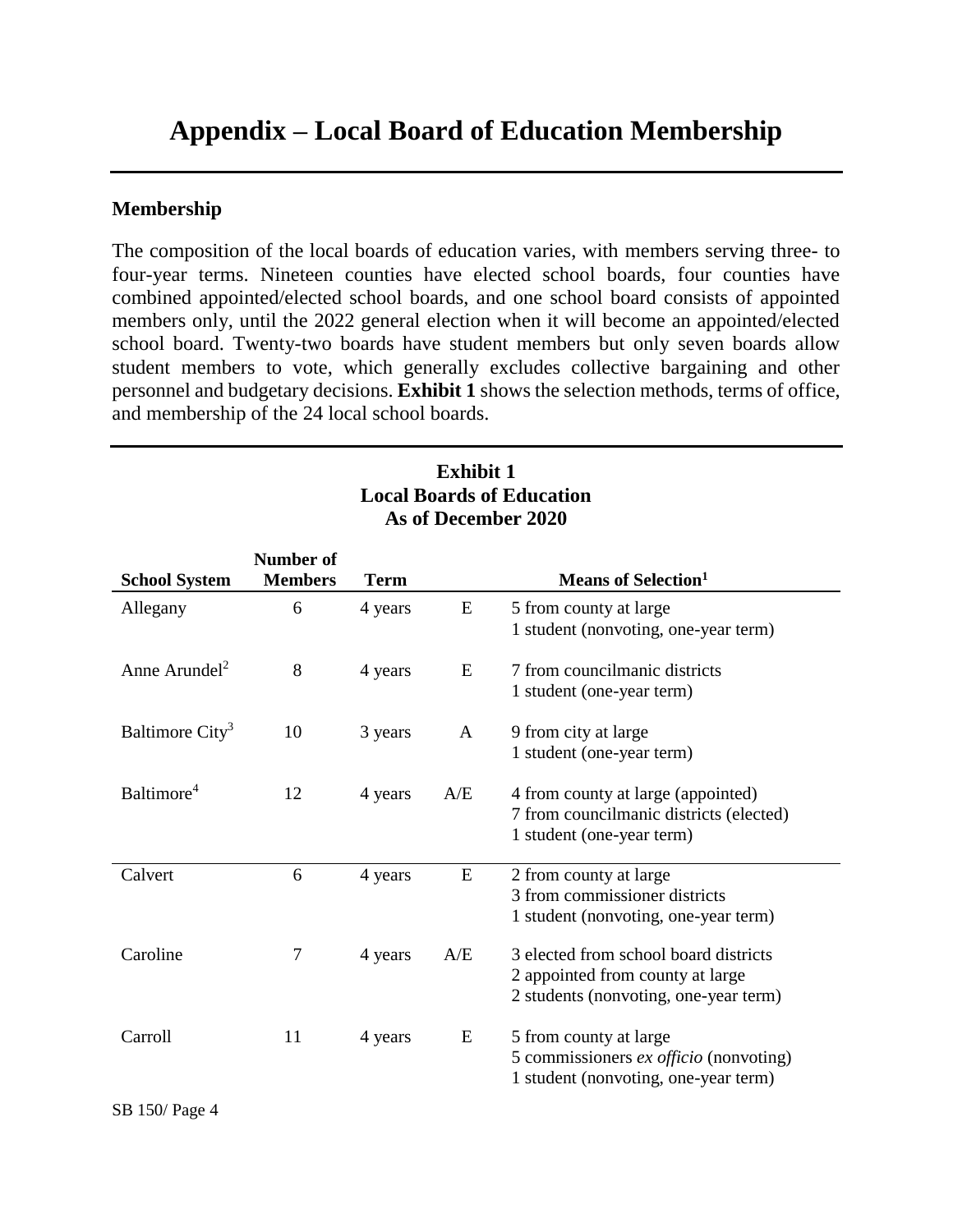| <b>School System</b>         | <b>Number of</b><br><b>Members</b> | Term    |     | <b>Means of Selection</b> <sup>1</sup>                                                                                                            |
|------------------------------|------------------------------------|---------|-----|---------------------------------------------------------------------------------------------------------------------------------------------------|
| Cecil                        | 6                                  | 4 years | E   | 5 from commissioner districts<br>1 student (nonvoting, one-year term)                                                                             |
| Charles                      | 8                                  | 4 years | E   | 7 from county at large<br>1 student (nonvoting, one-year term)                                                                                    |
| Dorchester                   | $\tau$                             | 4 years | E   | 5 from councilmanic districts<br>2 students (nonvoting, one-year term)                                                                            |
| Frederick                    | 8                                  | 4 years | E   | 7 from county at large<br>1 student (nonvoting, one-year term)                                                                                    |
| Garrett                      | 6                                  | 4 years | E   | 2 from county at large<br>3 from commissioner districts<br>1 student (nonvoting, one-year term)                                                   |
| Harford                      | 11                                 | 4 years | A/E | 6 elected from councilmanic districts<br>3 appointed from county at large<br>1 superintendent ex officio (nonvoting)<br>1 student (one-year term) |
| Howard                       | 8                                  | 4 years | E   | 2 from county at large<br>5 from councilmanic districts<br>1 student (one-year term)                                                              |
| Kent <sup>5</sup>            | 6                                  | 4 years | E   | 5 from county at large<br>1 student (nonvoting, one-year term)                                                                                    |
| Montgomery                   | 8                                  | 4 years | E   | 2 from county at large<br>5 from school districts<br>1 student (one-year term)                                                                    |
| Prince George's <sup>6</sup> | 14                                 | 4 years | A/E | 9 elected from school board districts<br>4 appointed by county<br>1 student (one-year term)                                                       |
| Queen Anne's                 | 7                                  | 4 years | E   | 1 from county at large<br>4 from commissioner districts<br>2 students (nonvoting, one-year term)                                                  |
| St. Mary's                   | 6                                  | 4 years | E   | 1 from county at large<br>4 from commissioner districts<br>1 student (nonvoting, one-year term)                                                   |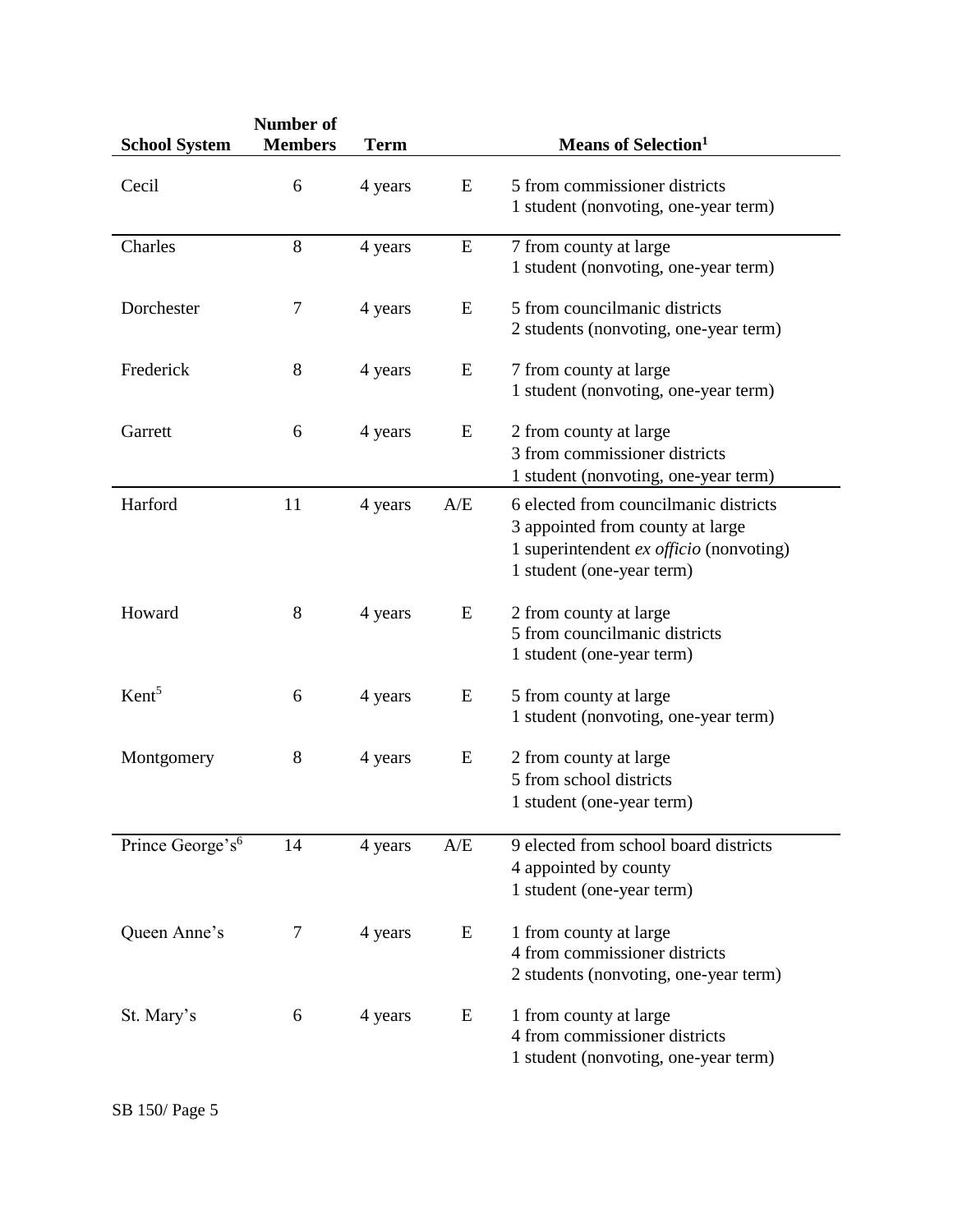| <b>School System</b>    | Number of<br><b>Members</b> | Term    |   | Means of Selection <sup>1</sup>                                        |
|-------------------------|-----------------------------|---------|---|------------------------------------------------------------------------|
| Somerset                | 5                           | 4 years | E | All from commissioner districts                                        |
| Talbot                  | 9                           | 4 years | E | 7 from school board districts<br>2 students (nonvoting, one-year term) |
| Washington <sup>7</sup> | 8                           | 4 years | E | 7 from county at large<br>1 student (nonvoting, one-year term)         |
| Wicomico <sup>8</sup>   |                             | 4 years | E | 5 from councilmanic districts<br>2 from county at large                |
| Worcester               | 10                          | 4 years | E | 7 from commissioner districts<br>3 students (nonvoting, one-year term) |

 ${}^{1}A$  = Appointed by Governor, except in Baltimore City, where board is appointed by the Mayor;  $E = E$ lected; and  $A/E =$  Combined appointed by Governor and elected board, except in Prince George's County. Entries for local boards that are at any point in the process of transitioning between means of selection reflect the final state the board will be in once the transition fully takes effect.

<sup>2</sup>Chapter 473 of 2017 restructured the Anne Arundel County Board of Education from a nine-member appointed board to an eight-member elected board consisting of seven elected members (one from each of the seven councilmanic districts on a nonpartisan basis) and one student member. The terms of the elected members are staggered; four members were elected at the 2018 general election and three members were elected at the 2020 general election as the terms of previously appointed board members expired. In this manner, the elected board is phased in. The members elected in November 2018 serve a six-year term, while the members elected in 2020 serve a four-year term. Thus, beginning in 2024, all members must stand for election. An elected member of the board generally serves a four-year term beginning on the first Monday in December after the member's election and until a successor is elected and qualifies.

<sup>3</sup>Chapter 593 of 2017 repealed the role of the Governor in making appointments to the Baltimore City Board of School Commissioners; it also repealed the Governor's role in filling board vacancies and removing board members. As a result, board members are appointed solely by the Mayor of Baltimore City until the appointed/elected board established by the legislation is executed at the 2022 general election. Chapter 593 also established the Baltimore City Public School Board Community Panel (which the Mayor must convene) and specified its membership. The purpose of the panel is to select nominees to be recommended to the Mayor as qualified candidates for appointment to the board (including candidates for vacancies). If the Mayor elects not to appoint a member or to fill a vacancy from a list submitted by the panel, the Mayor must reconvene the panel to submit additional names of qualified candidates. Beginning with the 2022 general election, the board will be restructured as a hybrid board with two members elected from the city at large, nine members appointed by the Mayor, and one student member. Elected members will serve a four-year term whereas appointed members will serve a three-year term.

<sup>4</sup>Chapters 480 and 481 of 2014 restructured the Baltimore County Board of Education from a 12-member appointed board (including 1 student member) to a 12-member board consisting of 4 at-large members appointed by the Governor, 7 nonpartisan members each elected from one of 7 councilmanic districts, and a student member. The elected members were elected at the general election in November 2018 and serve four-year terms. In addition, Chapters 480 and 481 established the Baltimore County Nominating